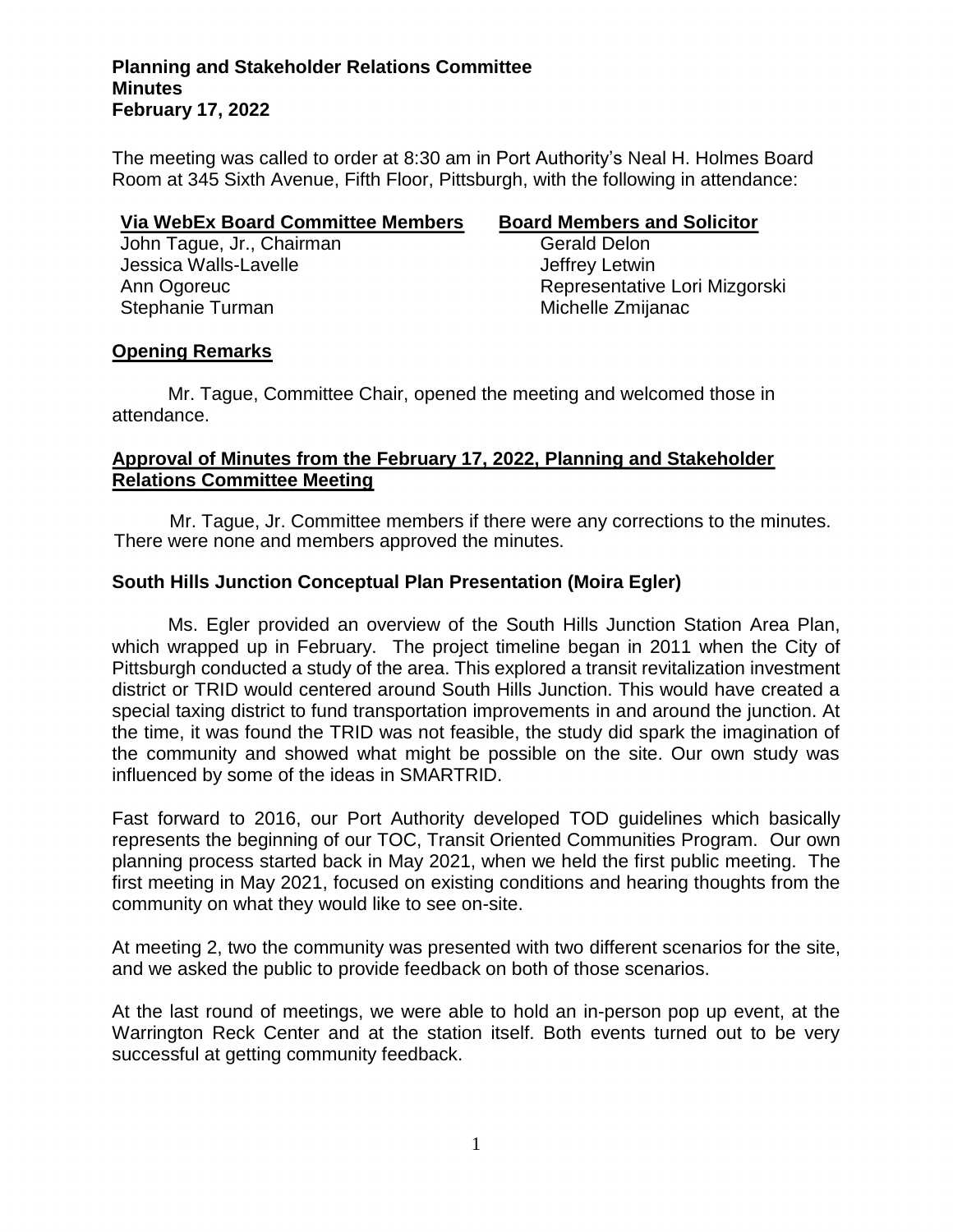The final meeting in November was virtual. We presented the final scenario for the site to the community.

All of these meetings were virtual except for the pop-up, and we use Social Pinpoint, an online engagement website to solicit feedback and provide project information. We got lots of helpful comments this way as it gave people another remote option to engage with us during the Pandemic. We have a link to our project website, which is still active and hold all of the project documents.

During the meeting a slide was shown for the South Hills Junction Station Area Conceptual Master Plan Improving all six access points into the station including:

- Rebuilding the steps at Parr and Jasper Streets
- An accessible walking trail from Albert Street in Mt. Washington
- Realign intersection at Haberman and Warrington Avenues which will enhance pedestrians' safety and make this a more obvious and welcoming entrance to the station.
- Street scape improvements along Warrington Avenue including wider sidewalks and street trees.
- Improve pedestrian crosswalks including a rebuilt ADA ramp with an accessible sidewalk.
- The most exciting element to us and to the community is a new pedestrian bridge that will span from the top of the junction and will connect to the top of Lelia Street steps that are on the Mt. Washington side to Warrington Avenue on the Beltzhoover side.
- A new control tower and elevator that will allow travel from the pedestrian bridge into the station area.
- Rebuilt and resigned station that combines bus and rail on one platform.

Another slide shows the Station Area Master Plan which includes:

- Combined Bus and Rail at one station
- Third reversible center lane that would allow vehicles to bypass others if there should be a break down or any other emergency.
- New seating, new screens with lighting and other amenities
- A canopy that will expand over the entire platform
- New design will allow for off board payment for all modes at South Hills Junction Bus and Rail. This would be a new thing for Port Authority of Allegheny County.

We also looked at opportunities for TOD on-site, we looked at three locations, first was Parcel A which was on the current site of the salt shed; Parcel B which is called the rail tie storage area, where we store old rail ties. Parcel C is what we call the M-loop or employee parking and a bus turn-a-around.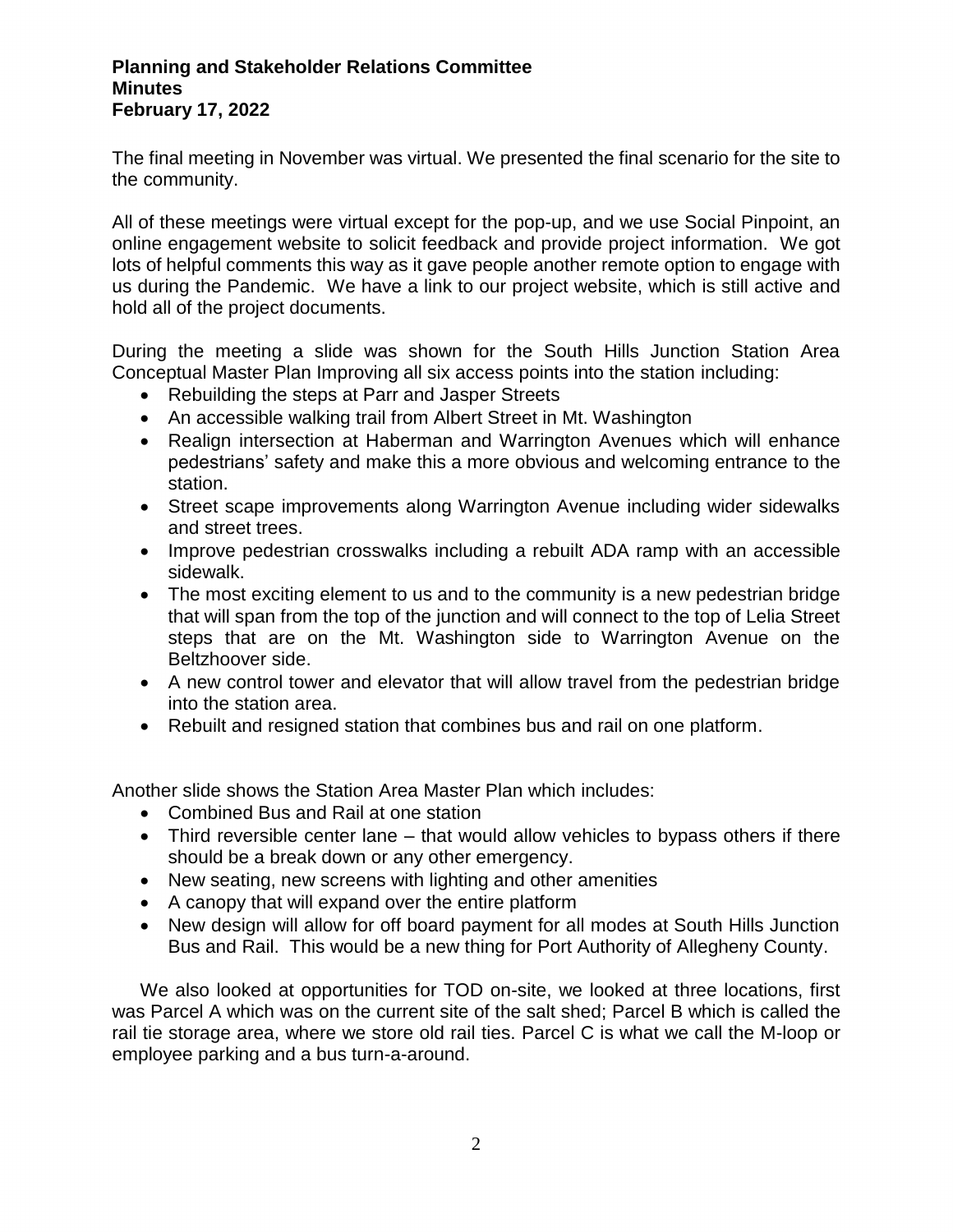Cost Estimate:

• Range between \$53-\$69 million – this is the cost just for construction, does not include account for inflation or soft costs such as site prep for TOD or relocation for our facilities. We could phase the project in such a way to help reduce upfront costs while keeping development opportunities intact

Implement Strategy:

- Short Term: (0-2 years) Facilities Master Plan, this is a priority which was called out in our long-range Plan NEXTransit, this would help determine where facilities, Identify Funding Sources for both design and construction; Develop PAAC equitable TOD policy
- Mid Term: (2-5 years) Station Architectural Design; Pursue Construction Funding; RFP Process with a developer
- Long Term: (5-8 years) Formalize joint development partnership; Station and access to station & TOD construction process.
- All documents associated with this final plan can be found both on our project website as well as Port Authority of Allegheny County website, www.Port Authority.org/South Hills junction.

# **Summary of Public Input for Service Change Comment Period/Public Hearing (David Huffaker)**

Mr. Huffaker presented a summary of the public process for the November 2020 Pandemic-related major service changes.

The board authorized a public outreach process and public comment period beginning on December 01, 2021, to February 01, 2022.

We held a public information session to give people the chance to learn more about what this hearing was about and how to provide public comments.

The formal public hearing was held on January 27, 2022. At that hearing we had six public comments and a range of concerns and questions. Of course, everyone would like to see service restored back to normal levels as quickly as possible. As we talked about the process for restoring service there were desires to see transparencies of our process and understanding of what that decision process will look like. They would like to have some public input of the services restored.

Out of the 15 routes that were had major service reduction, there were specific concerns about three specific routes that the public felt should receive consideration if we do restore that service.

We certainly will be taking that input to our thought processes to work on future service changes and try to get back to normal. We certainly would like to provide those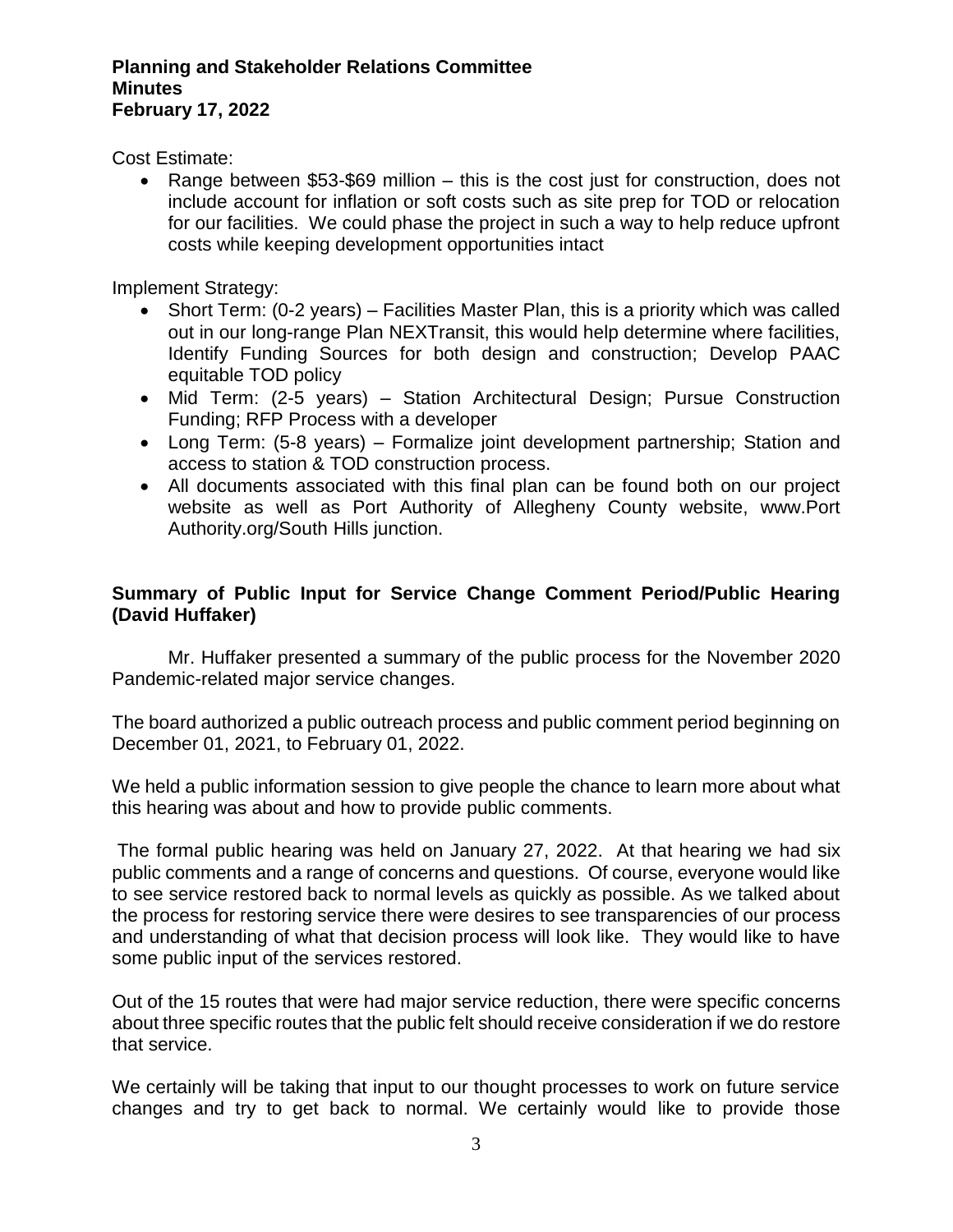connections particularly for essential workers and ensure that they are not left out of other changes. There were comments and concerns making sure that we give top priority to people who are reliant on transit which is certainly something that fits within our protocols as well.

We are encouraged by the amount of participation that took place during this hearing and public comment process. We will have a book of all of the written comments that is currently being prepared and will be shared with the board. All board members will have a chance to review all of the commentary both written and oral. We have hearing notes that will be transcribed and put down on paper for the board. That report will also be made available for the public through our website. T

There were no resolutions, or any board action required from this process. We did think it was a great opportunity to connect with our customers and our stakeholders. This allowed us to look at specific considerations think as we attempt to restore service back to pre-pandemic levels.

# **Bridge Program Overview and Recent Service – Related Changes (David Huffaker)**

Mr. Huffaker explained that there is a lot of recent attention placed on our bridges, due to the Fern Hollow Bridge collapse. He provided a brief overview of our Bridge Program. He also provided an update on the Sawmill Run Boulevard bridge and the related service changes.

# **Port Authority Bridges:**

- Maintains79 bridges
- 30 bridges serve our light rail system
- 34 of our bridges are along our busways, East, South and West,
- 3 bridges are related to our inclines, Monongahela, or Duquesne
- 11 are considered local bridges.

Bridges that were consolidated into Port Authority when it was formed with the private railways and various systems that fed the infrastructures to Port Authority. In some cases, we operate service on some of those local bridges and some bridges operate for vehicle traffic. We do have a number of bridges that are actually 100 years old, so this requires a significant amount spending and care and feeding if you will. So, on average over the past few years, we spend about \$7million dollars, inspecting, repairing, and rehabilitating, and in some cases we actually replaced bridges in our system.

I feel strongly that we are in a good position with our bridge program and hope you will feel that after we are done here. We learned a lot of about condition scores in the bridge inventory over the past month or so.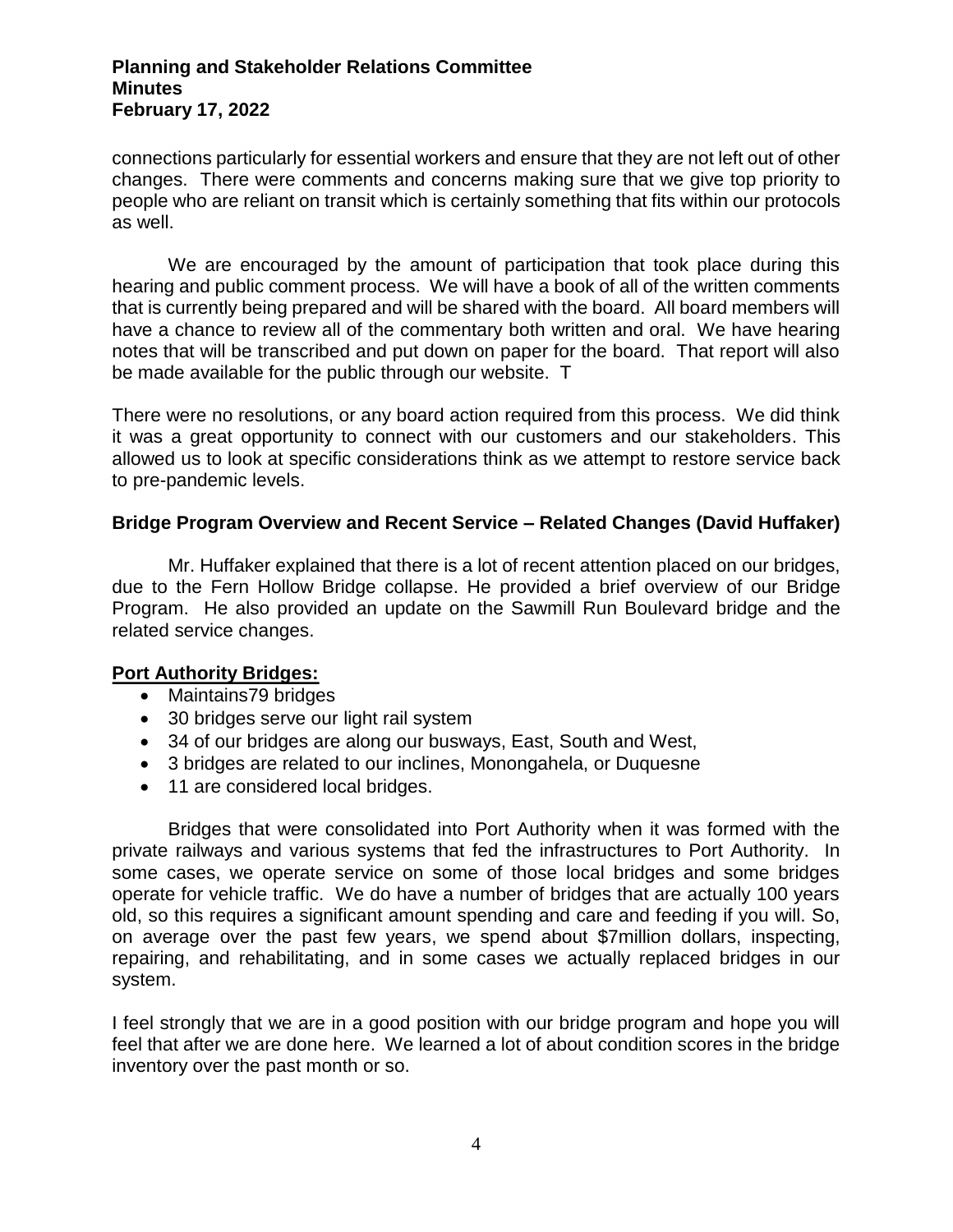Again, out of our 79 bridges our average condition score is 6.1 which would be in the satisfactory classification. We have a number of bridges that are actually in poor condition, that would be a rating of 4. We have nine of those bridges (in poor condition), interestingly five of those are some of the local bridges. In those cases, we are often coordinating with other jurisdictions, some of those local bridges have complicated ownership and responsibilities shared with cities or bureaus, as well as railways. So, we coordinate with all parties on keeping those bridges in state of good repair. All bridges with a score of 4, are either already programmed in our capital program and we will talk about the contracting approach here in just a minute. Or these will be programmed in our FY2023 capital program and most of that work had been done prior to the failures we scene. But of course, there is an emphasis on keeping those bridges in a state of good repair.

A lot of discussions about inspections and most bridges are inspected on a two-year cycle by any old inspection process. If a bridge reaches a point of deterioration that it needs to be looked at more frequently, it could be annually, or quarterly and/or more frequent then that. We do not have any bridges that need to be inspected more than bi-annually. When we do an inspection it is coordinated with external consultants trained and certified by PennDOT; they do an independent review; they follow a strict checklist follow and there are generally accepted inspection principles. Also, there are contracts in place for those inspections and are at procurement for the next round of that process. In those cases, we have multiple contractors on the package, so there would be a primary inspector and a secondary inspector. When we get an inspection report those are reviewed both by inhouse bridge team and a structures team, and they also work with our consultant team to identify if there are any maintenance requirements or capital programming that needs put in place. We also take our result and immediately put that in and actually done by the external consultants, will put that information in PennDOT management system that tracks all bridges throughout the state.

We work directly with PennDOT district 11 who then coordinates with the bridge program at Harrisburg and so that group will stay on top of the inspection cycles and will provide an additional maintenance check for us to make sure that the inspections are happening on-time. If this would not happen on-time we would get a notice of that, so we stay ahead of that cycle making sure we are doing our inspections as required by the schedule.

Port Authority has a see something says something program, and if anyone at Port Authority of Allegheny County or the public identifies an issue with a bridge they can notify us or let the staff know that they see something that looks out of place.

That is exactly how the Saw Mill Run Blvd Bridge anomaly was noted. There was a maintenance crew out in the busway. They noted that there was larger than expected gap in the expansion joint for the Saw Mill Run Bridge. Thanks to their keen eyes and training to be looking out for anomalies to identify this quickly before anything serious would have happened.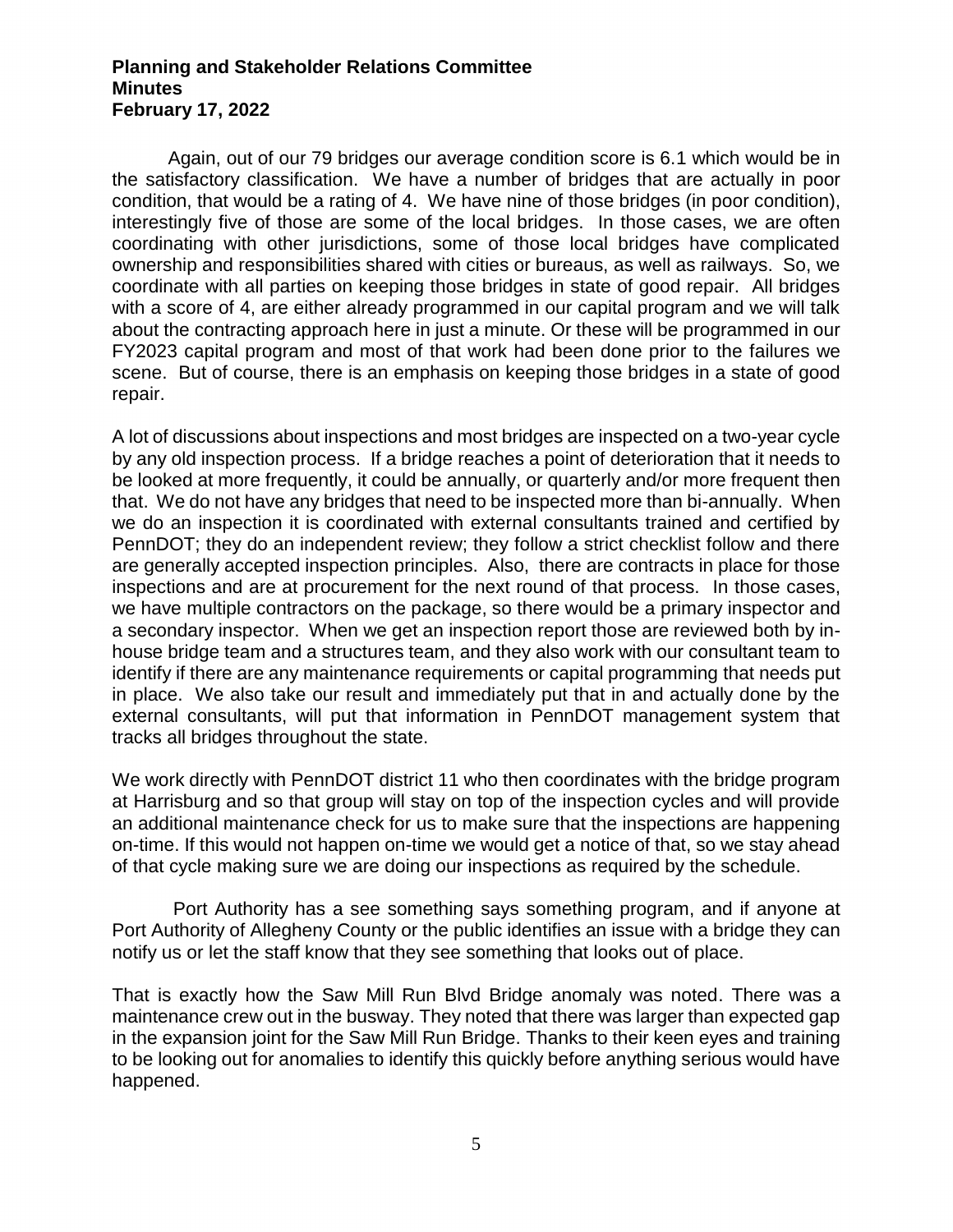We also do check contract for rehabilitation work again as I described, when we get an inspection report we will compare those results to previous inspection reports, identify if there are any anomalies. We will take a look at where the particular bridge falls within our 12-year capital program and identify if we need to change the timing of that or perhaps the bridge is in good shape, we can defer some of that work. Take a look at particular scope that is required to maintain a good repair for that bridge. We have ability to decide if we do a full replacement of a bridge, like the North Braddock bridge, that was replaced back in FY2019. We can also do repairs or regular maintenance, to keep the bridge in a state of good repair.

The Port Authority board approved a bridge restoration group project in January 2022, which is one of our packages we have on hand so we can continue to advance our capital program. We also would look at doing a specific request for proposals if there was a relatively large scope of work. So, a bridge such as the Pan Handle Bridge, which is a very large project is something that in the future, we would be taking out a separate contracted project. I will also note that an event like we saw with Saw Mill Run, we use our ancillary contracts that also have been recently approved by the board. Ancillary contractors have both bridge expertise and emergency capabilities to respond to events in the field. We are well positioned contractually to address the bridge program.

On February 3, 2022, there was an anomaly noted with the Saw Mill Run bridge. That bridge is just over 1,000 foot long and a series of spans, but it is considered one bridge running over Route 51. It was built in 1977 and it actually replaced a previous structure. As I described, the anomaly was discovered by our maintenance staff, as they were reviewing the busway. They immediately called our Engineering team; who was on-site within the hour; they brought in our bridge inspectors' team as well as our construction support to review the status of the bridge. It was determined that to be proactive in the state of outmost caution, to close the bridge and do some engineering to determine what caused this gap.

If you recall that day, kind of unusual weather all day and overnight, there was rain and freezing rain and then it almost immediately turned to much colder conditions. So, some water infiltrated into the support structure then it essentially flash froze, so when things freeze they expand.

Typically, when they expand there looking for places to expand to, it can't go up because there is a rail on top of the bridge, that keeps a cap on it. What we discovered was there was actually an old abonnement behind the bridge that was affixed to the hillside and that was also removable, so the only place for expansion to happen was to push on the support structure of the bridge. The orange steel support structure was pushed slightly, a matter of inches, pushed into the rest of the span and so that caused the further expansion of the joint. We have taken the past two weeks to do extensive forensic engineering, we cleared out some of the debris, we were able to jack up the bridge slightly, this is again a matter of fraction of inches. We do believe we identified the general repairs that need to be done. We just made an announcement that they bridge is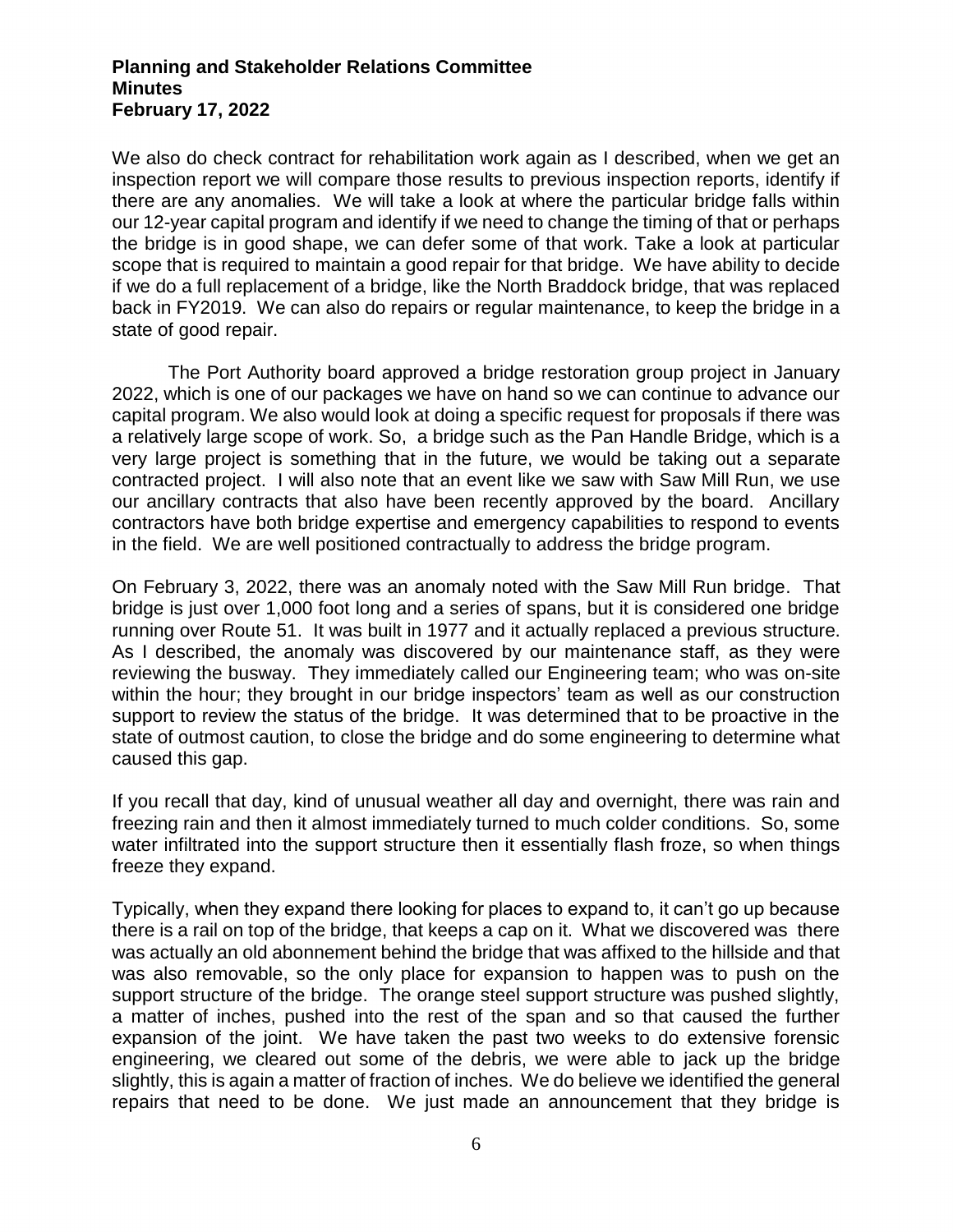expected to be out of service for 10 to 12 weeks, so just under three months, we hope from this point. That is somewhat dependent on making sure that we don't have any supply chain issues. We feel confident that we can execute the repairs in a relatively expeditious process but certainly any disruption, this is a key connection point for our bus and LRV service into downtown, certainly is something that we are trying to minimize. We will hopefully make progress there and will certainly keep the public informed as things are advancing.

The Saw Mill Run Bridge is our key connection point for the red line as well as the South Busway into downtown. We had to push all of our customers onto the Blue Line and the Silver Line for Overbrook and that has required us to put a bus shuttle into the Beechview neighborhood connecting Fallowfield to Potomac. Customers are able to access the Blue Line and the Silver Line through Willow through our Castle Shannon Junction.

The Fern Hollow Bridge which is not one of our bridges as you all know that is under MTSB investigations, so, there is really not much for us to say. But I did want to address the service implications for Fern Hollow, we have two major bus routes 61A and 61B that use the Fern Hollow Bridge. Those routes are coming from the east, and we do expect this to be very long- detour, perhaps years certainly not months.

Those routes are detouring onto Penn Avenue and then they turn onto Dallas off of Forbes Avenue and then turn on their normal path into downtown. We are also going to be looking at other options beefing up some of the service from the east busway to alleviate some of the pressure on the Forbes Avenue Service. We will continue to study that and unfortunately this interruption came just as we had finalized the most recent service change so were looking at maybe supplements to the detours and or future changes that we will be making to the system.

We have also been looking at the entire rest of our service and determining if there are any other service issues related to bridges throughout our system. Happily, we have not identified anything that was not already known. There are a couple of bridges that have weight restrictions, but those have been identified and we operate accordingly and are in coordination with PennDOT..

We also, reviewed all of our service to identify if there might be any issues routing two and from garages and we have not identified any other place were there might be concerns.

We are updating instructions for each of the garages, so operators have the proper information about where they can't go as far as bridges go. We have been coordinating with Operations training staff to make sure that they have the information they need.

# **Questions from Board Members and Others**